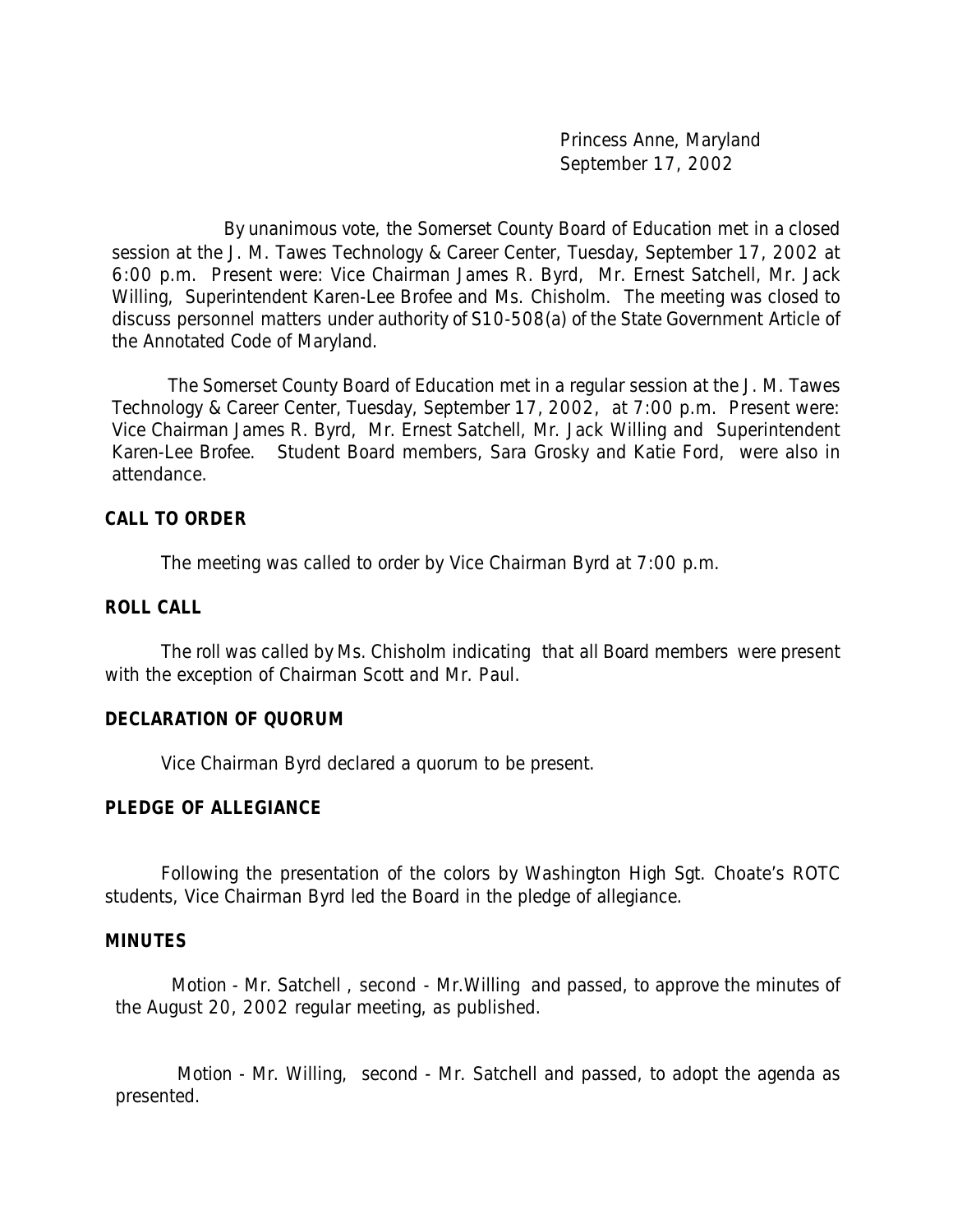Board Meeting - September 17, 2002 Page

## **PUBLIC PARTICIPATION**

Mrs. Jessica Massey, representing Princess Anne Primary PTA, provided a report of PTA activities at the School.

## **STUDENT BOARD MEMBER REPORT**

Sara Grosky and Katie Ford reported on activities in their area school districts.

## **OLD BUSINESS**

# **CAPITAL IMPROVEMENT PROGRAM**

Mr. Daugherty provided the Board with an updated summary of the Capital Improvement Program and the estimated cost of improvements. It was noted the Board will continue to study this report.

### **NEW BUSINESS**

## **PERSONNEL**

Upon recommendation of the Superintendent, it was moved by Mr. Willing, seconded by Mr.Satchell and passed, to approve the following personnel actions: new hires: Mary Jackson, Myrtle Miles, Maggie Ballard, Crysti Rybacki, Beth Mayson, Pamela Polk, Shawn Smith; retirees: Karen Marshall.

## **WHITTINGTON PRIMARY SCHOOL REPORT**

Mr. Larry Collins, Principal of Whittington Primary School, reported on school activities to include the school's mission and goals. New teachers were welcomed to the school and an invitation extended to visit Whittington Primary School.

## **TECHNOLOGY PLAN**

Mrs. Smoker presented the Technology Plan for Somerset County Public Schools for 2002-2005 for study.

## **ROTC REPORT**

Sgt. Choate, representing the Washington High School Air Force ROTC Program, provided a detailed report of the program, providing history, training of the students, and the program's goals.